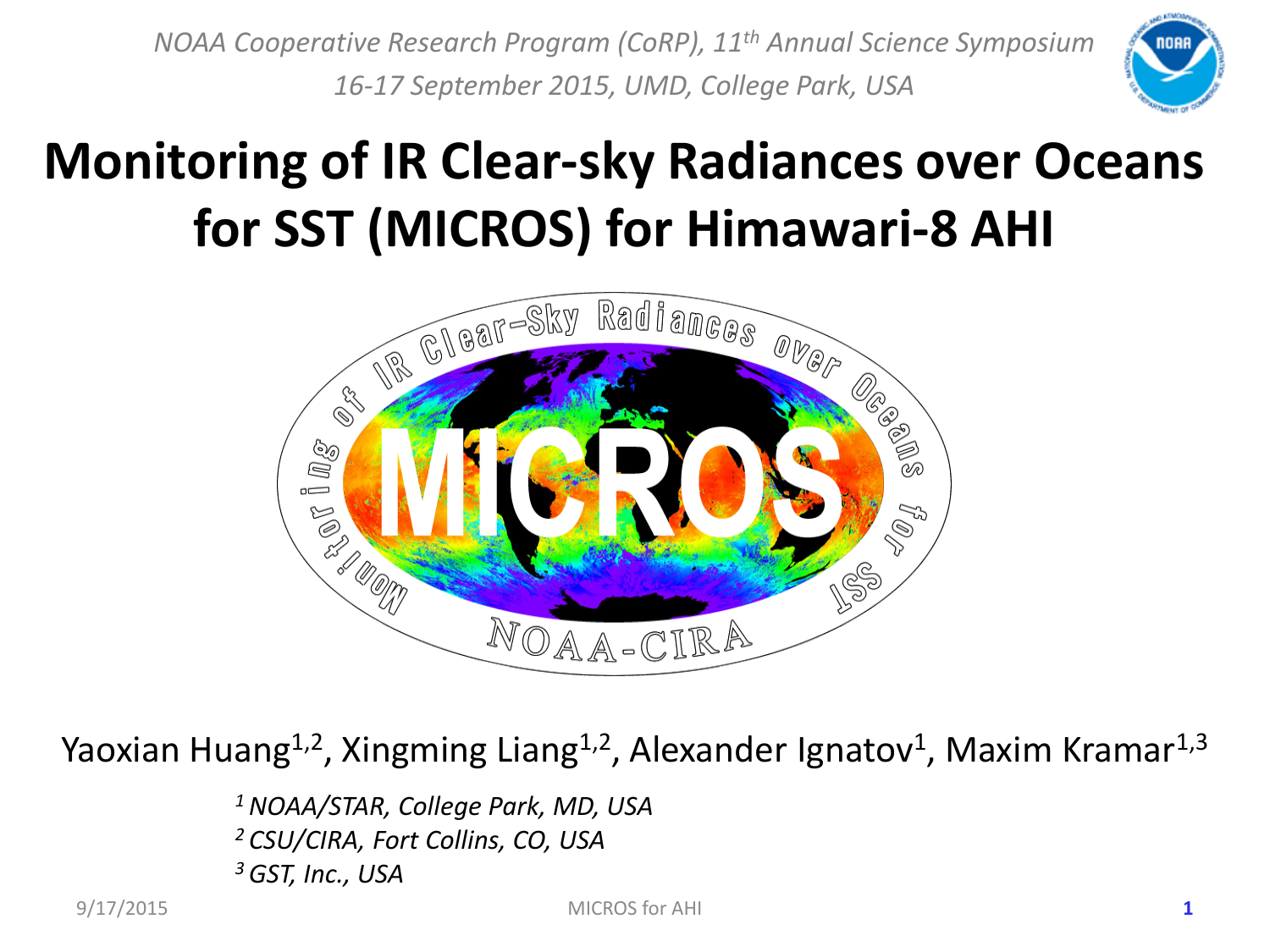## **Background**

- Advanced Himawari Imager (AHI) is onboard Japanese Himawari-8 geostationary satellite, which was successfully launched on 7 Oct 2014;
- L1b data are available in 10-min granules, at 2 km spatial resolution in five SST bands centered at 3.9, 8.6, 10.4, 11.2, and 12.4 µm;
- Advanced Baseline Imager (ABI; basically the same instrument as AHI), will be launched onboard GOES-R in 2016;
- NOAA SST team adapted its Advanced Clear-sky Processor for Oceans (ACSPO) system to generate an experimental AHI Level 2 SST product;
- Clear-sky brightness temperature (BT) in 3 AHI bands centered at 3.9, 11.2 and 12.4 µm are simulated in ACSPO using the Community Radiative Transfer Model (CRTM) [adding two remaining bands is underway];
- Canadian Meteorological Center daily 0.2° L4 SST and NCEP GFS 6hr 1° atmospheric profiles first guess fields are used as input into CRTM.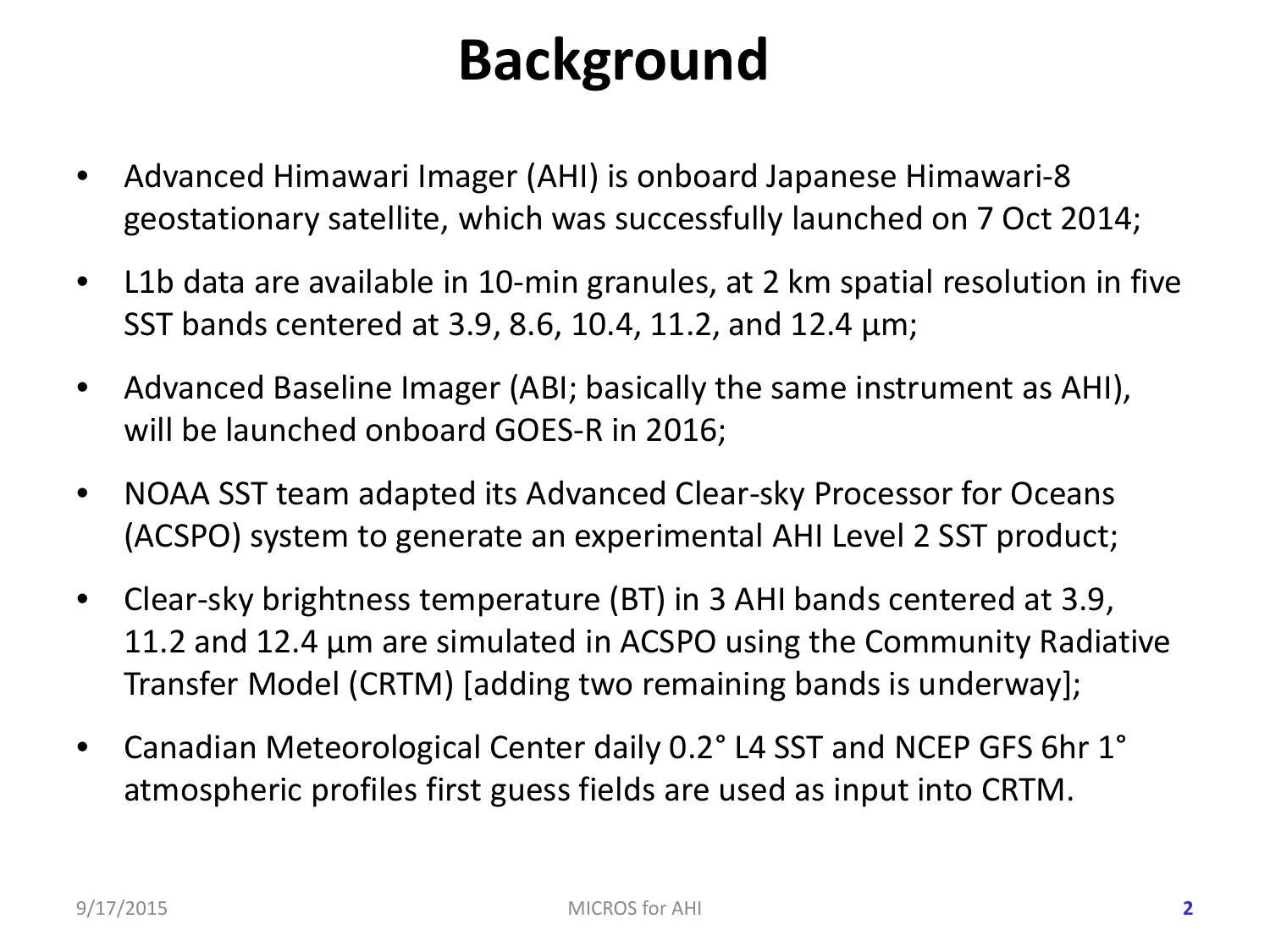# **Monitoring of IR Clear-sky Radiances over Oceans for SST (MICROS)**

- A near-real time web-based MICROS system was established at NOAA to monitor model minus observations (M-O) biases for BTs and SSTs over clear-sky ocean;
- MICROS was initially developed for polar SST sensors (S-NPP VIIRS, NOAA/Metop AVHRRs, and Terra/Aqua MODISs);
- Objective of this study is to update MICROS functionality to monitor geo data, incorporate AHI data ,and check for consistency with polar data;
- MICROS will be also employed to monitor BTs and SSTs from the ABI/GOES-R.

## [www.star.nesdis.noaa.gov/sod/sst/micros/](http://www.star.nesdis.noaa.gov/sod/sst/micros/)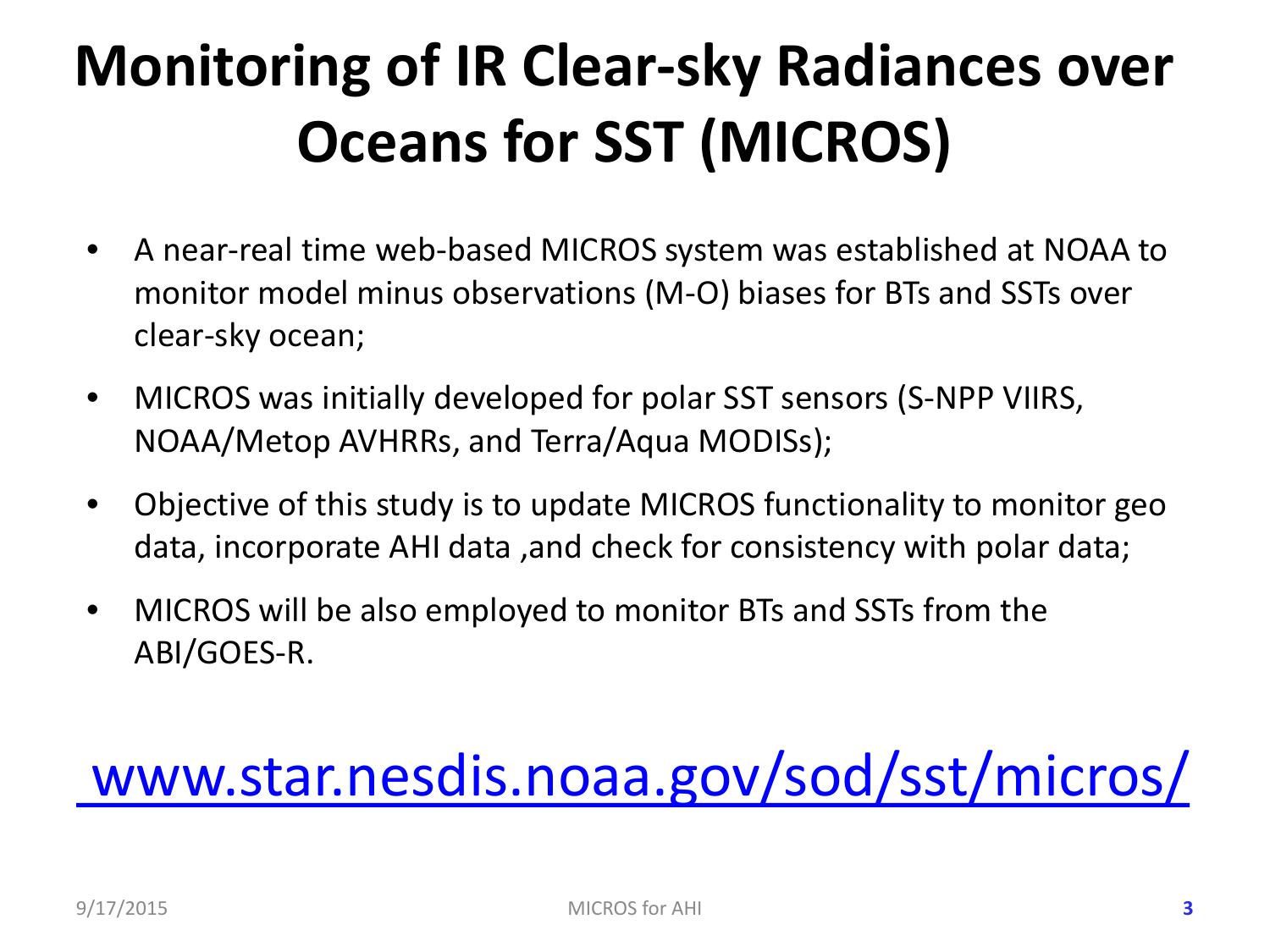### **Interface of the Geo MICROS**

#### [www.star.nesdis.noaa.gov/sod/sst/micros/library/micros\\_ahi\\_test/](http://www.star.nesdis.noaa.gov/sod/sst/micros/library/micros_ahi_test/)

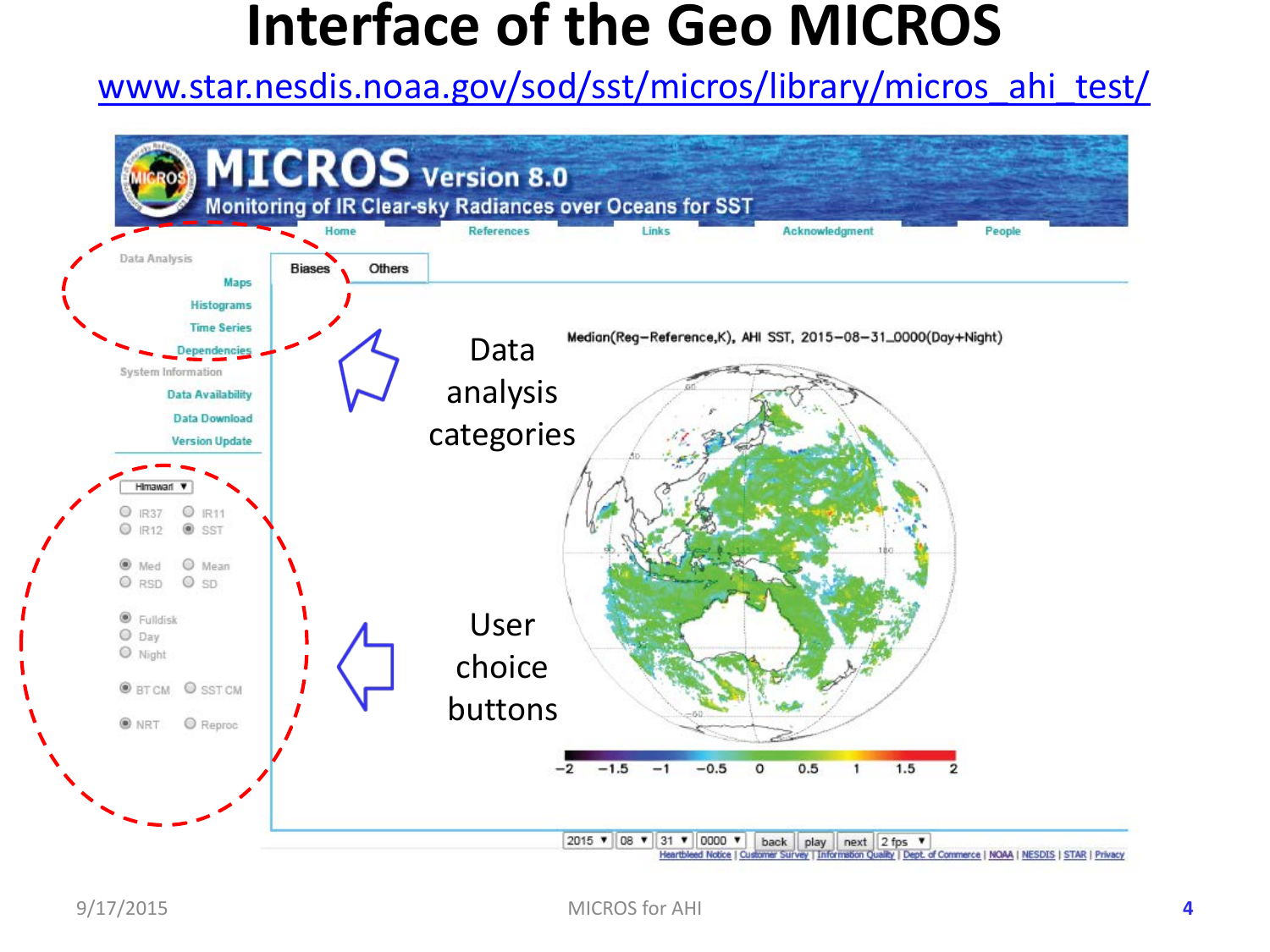### **Preliminary results**

- M-O biases from 14 Apr 31 Aug 2015;
- Time series of M-O biases for BTs (at 3.9, 11.2 and 12.4  $\mu$ m) and SST;
- Full-Disk / Day / Night M-O biases (determined by the solar zenith angle, e.g. nighttime is SZA > 90°);
- Histograms and dependencies of M-O bias.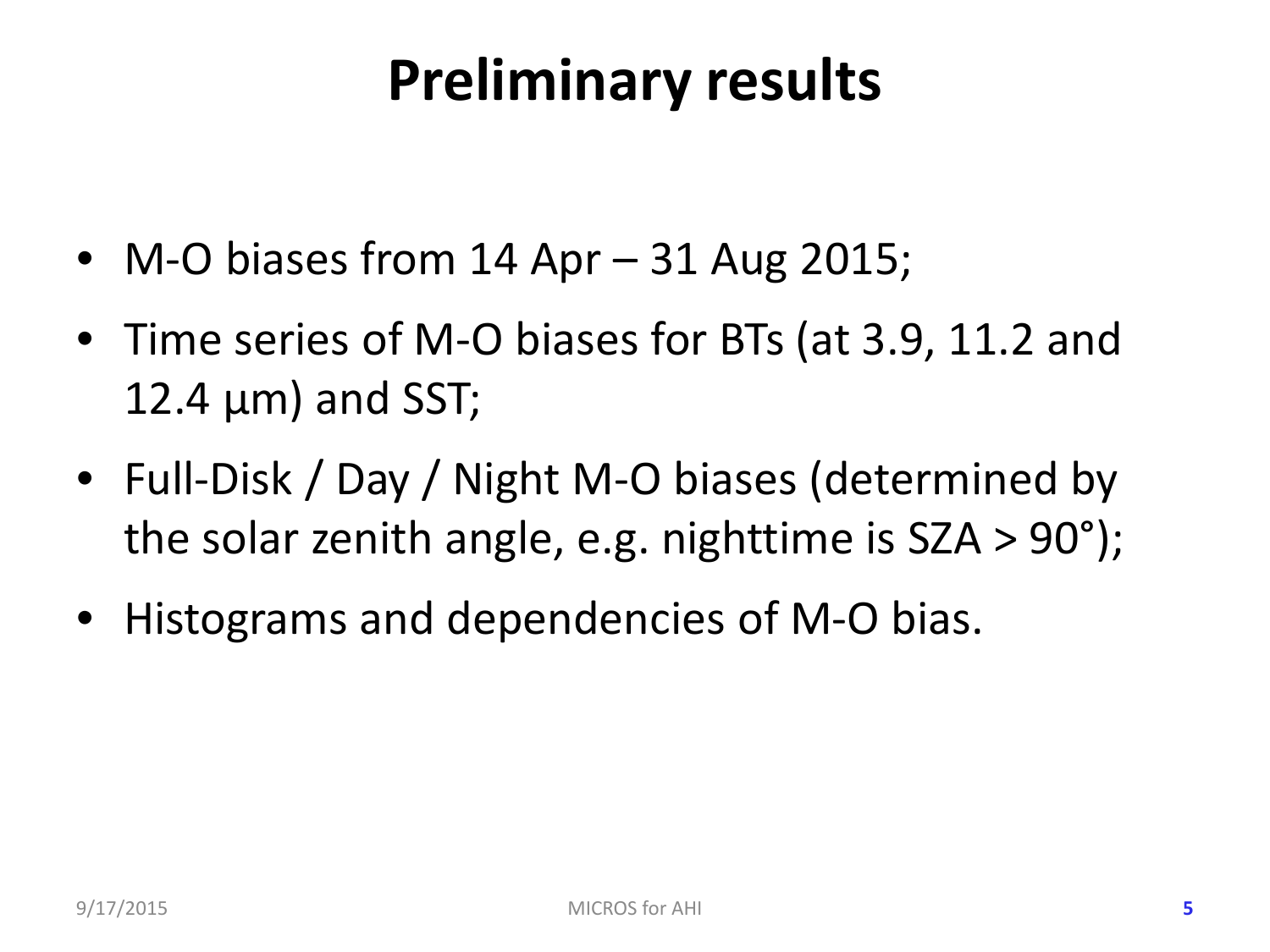#### **M-O biases at 3.9, 11.2 and 12.4 µm (Full-disk)**



The warmer M-O biases may be due to not fully consistent CRTM simulations for AHI, possible residual cloud in ACSPO AHI data, or real cold observation biases in AHI BTs due to small residual calibration errors.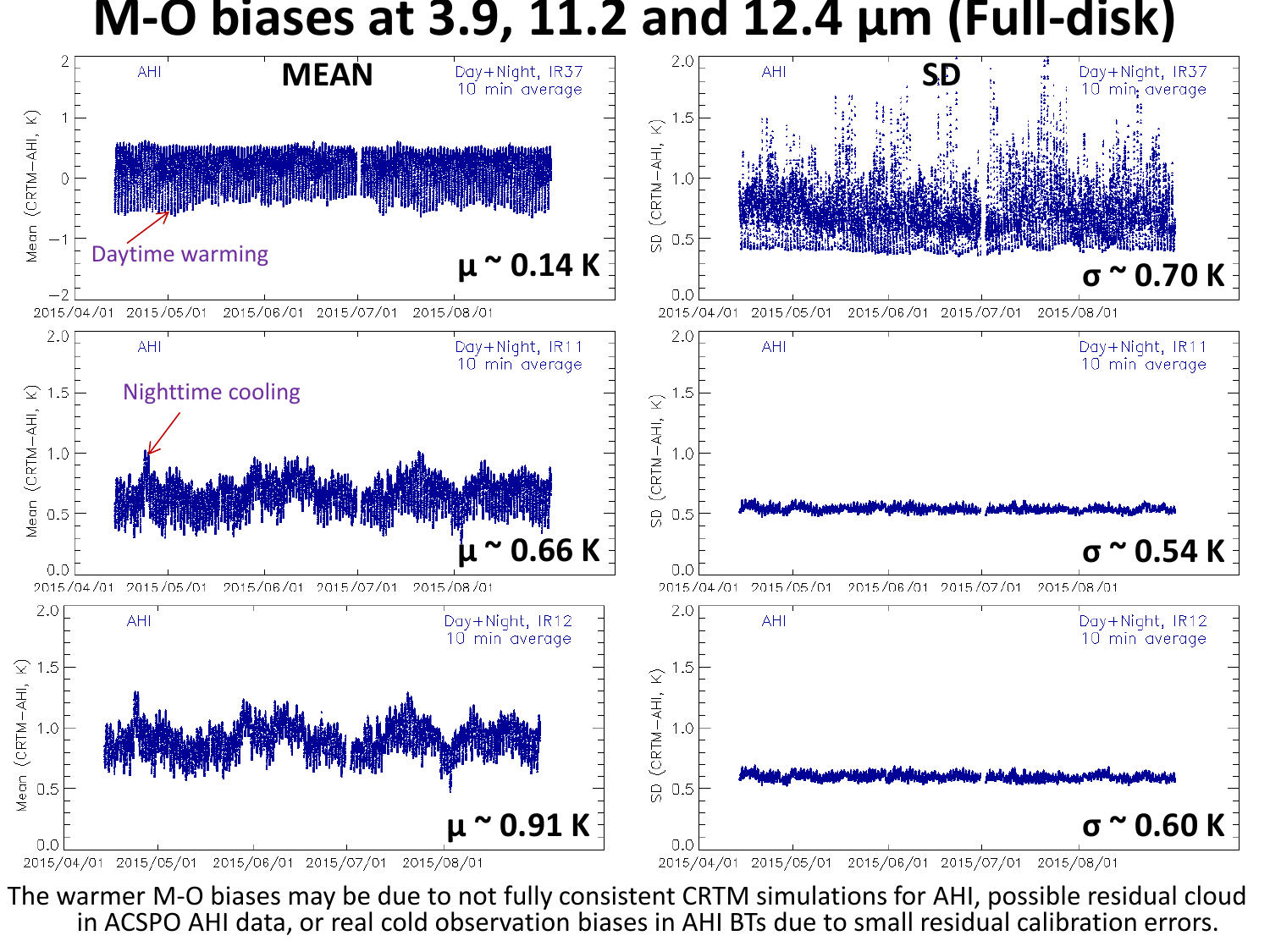#### **M-O biases for SST (Full-disk, day and night)**

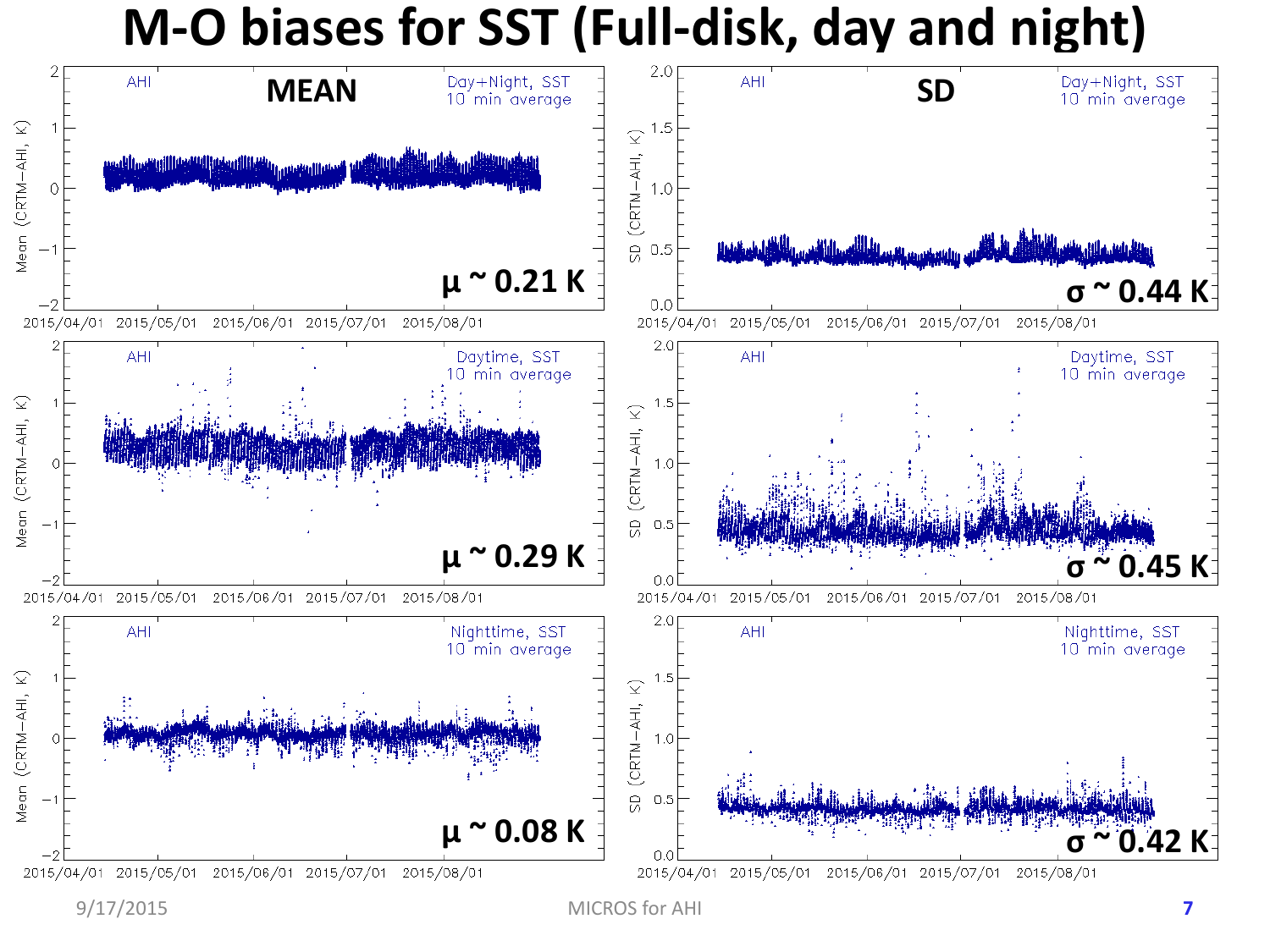### **Histograms for M-O biases**



AHI M-O biases generally show Gaussian distribution, which is consistent with the polar sensors showed in official MICROS web page.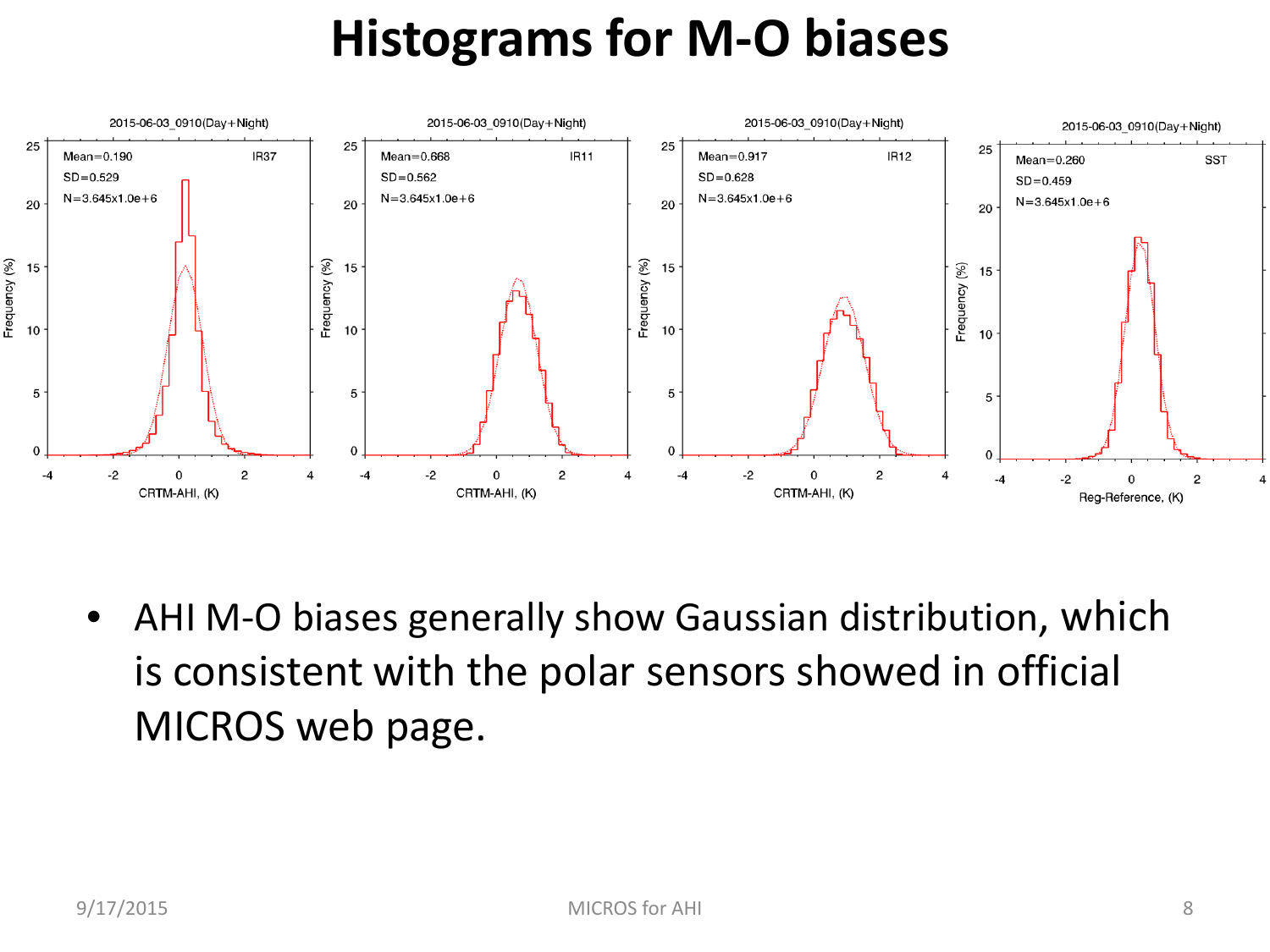#### **Dependencies for M-O biases**



 $\frac{9}{9}$ • M-O biases show slight dependencies on column water vapor density (CWV) and satellite zenith angle (SZA, under investigation and improvement).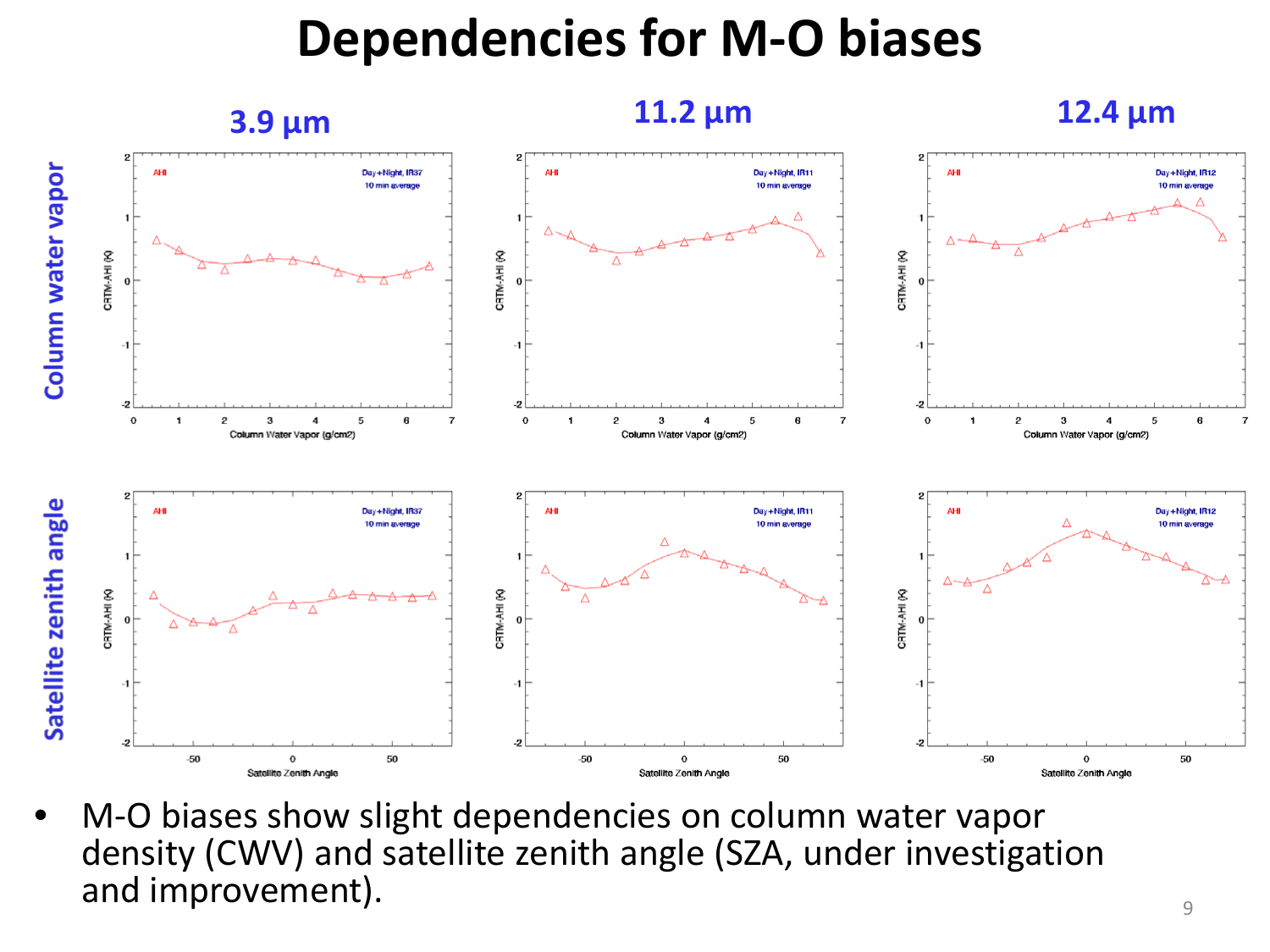# **Conclusion**

- AHI is being tested using MICROS functionality;
- M-O biases for AHI generally show Gaussian distribution, which is consistent with polar sensors;
- AHI M-O biases show slight dependencies on CWV and SZA;
- Warmer M-O biases may be due to:
	- not fully consistent CRTM simulations for AHI,
	- possible residual cloud in ACSPO AHI data,
	- real cold observation biases in AHI BTs due to small residual calibration errors.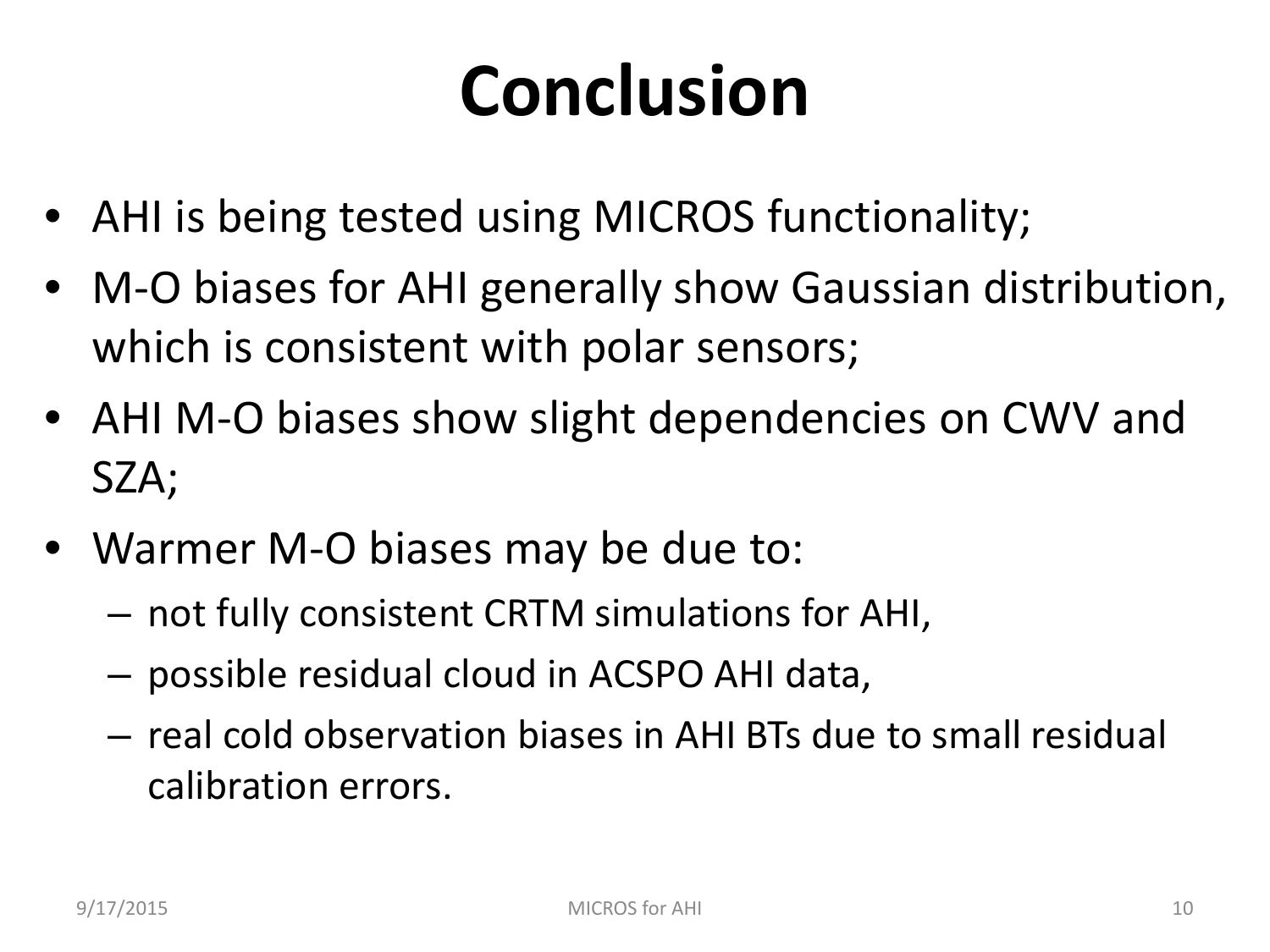# **Future Work**

- Investigate possible causes for M-O biases in collaboration with CRTM and AHI sensor calibration teams;
- Extend AHI analyses to include two additional AHI bands currently used in SST retrievals (centered at 8.6 and 10.4 µm);
- Integrate AHI data in the official MICROS;
- Include GOES-R ABI in MICROS data after launch in 2016.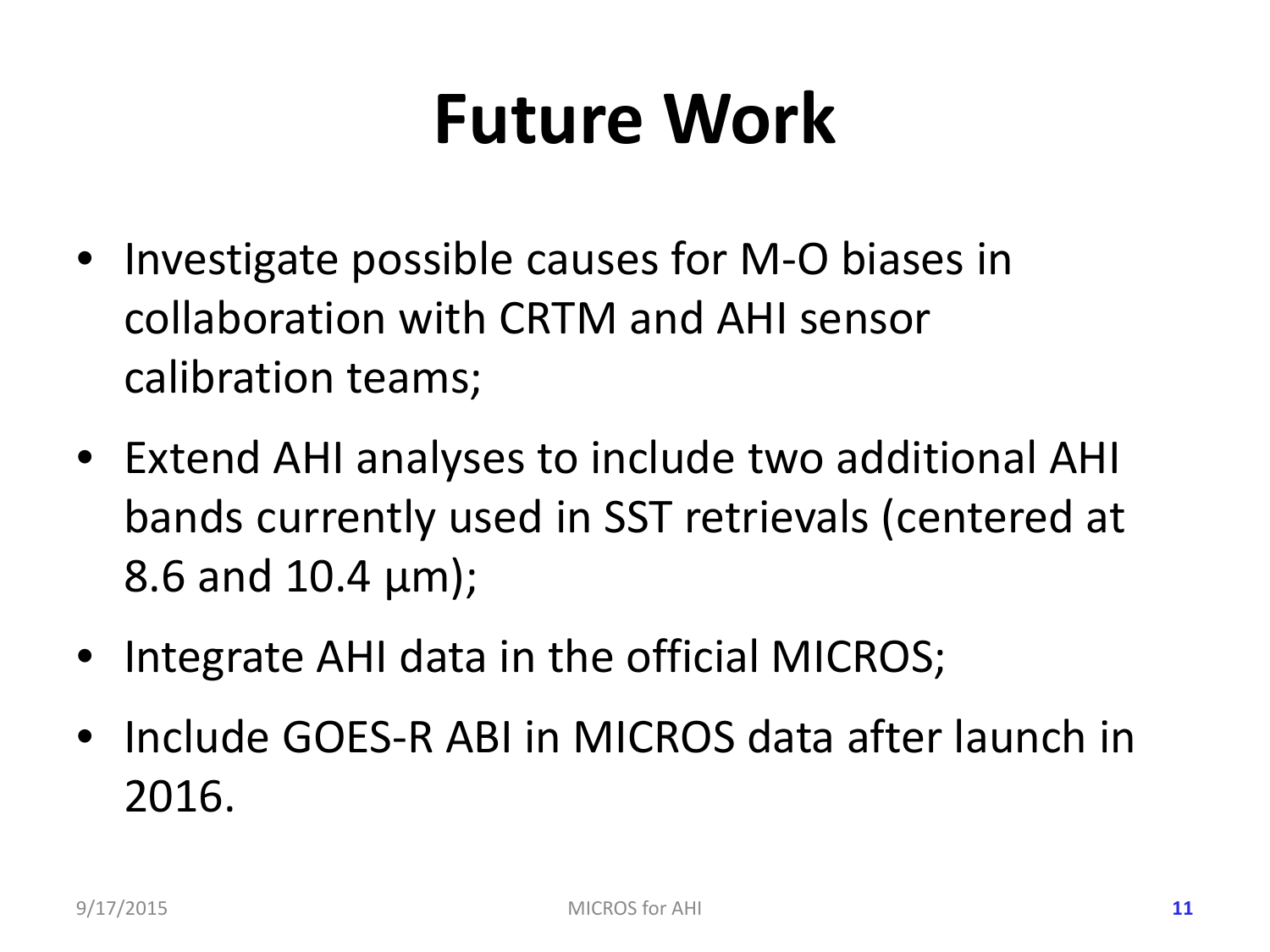# **Acknowledgement**

- The MICROS development is supported by the GOES-R and JPSS Programs, and by the NOAA Ocean Remote Sensing Program. The views, opinions, and findings contained in this report are those of the authors and should not be construed as an official NOAA or U.S. Government position, policy, or decision.
- SST team at NOAA for helpful discussions.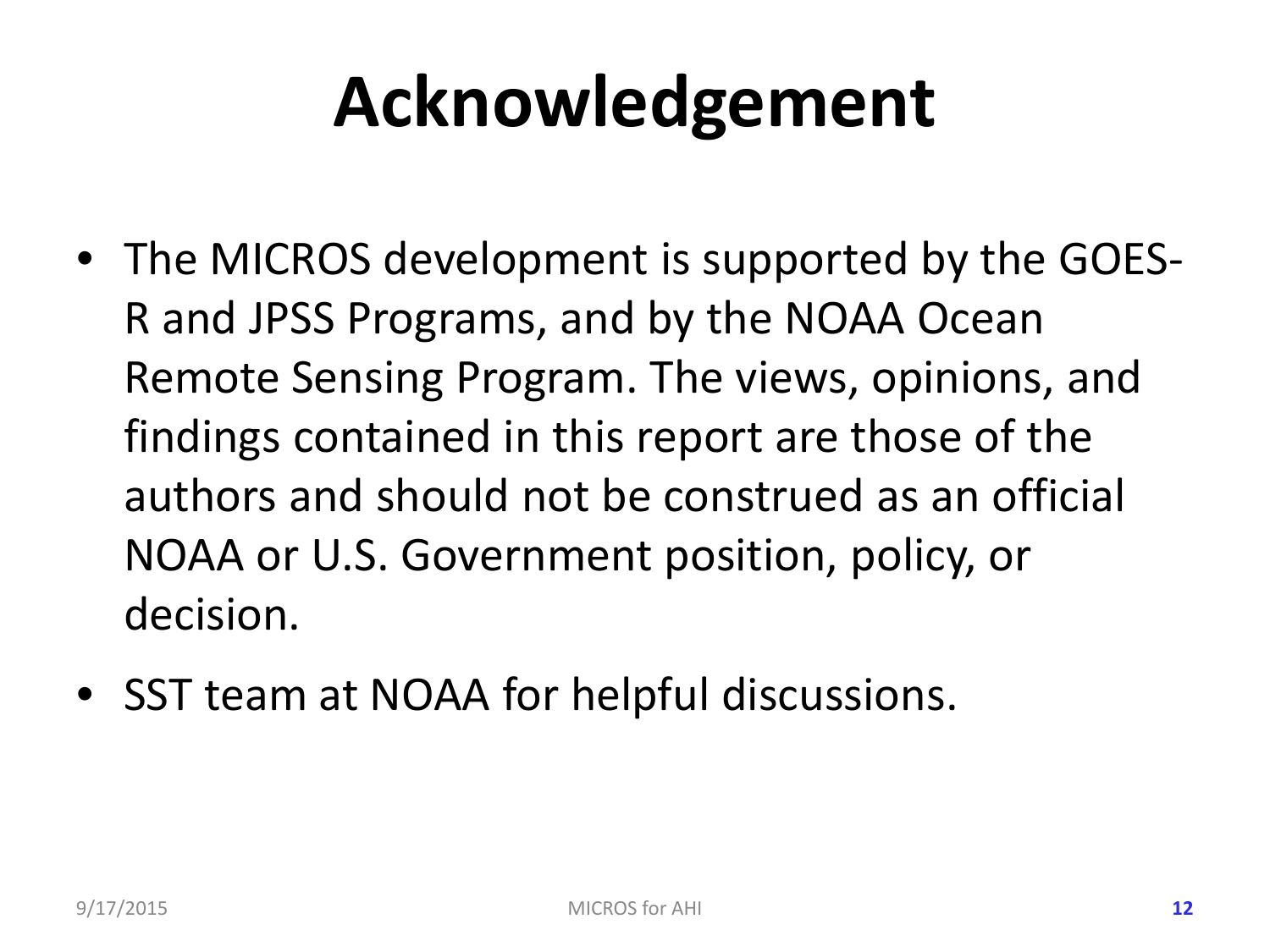# Backup slides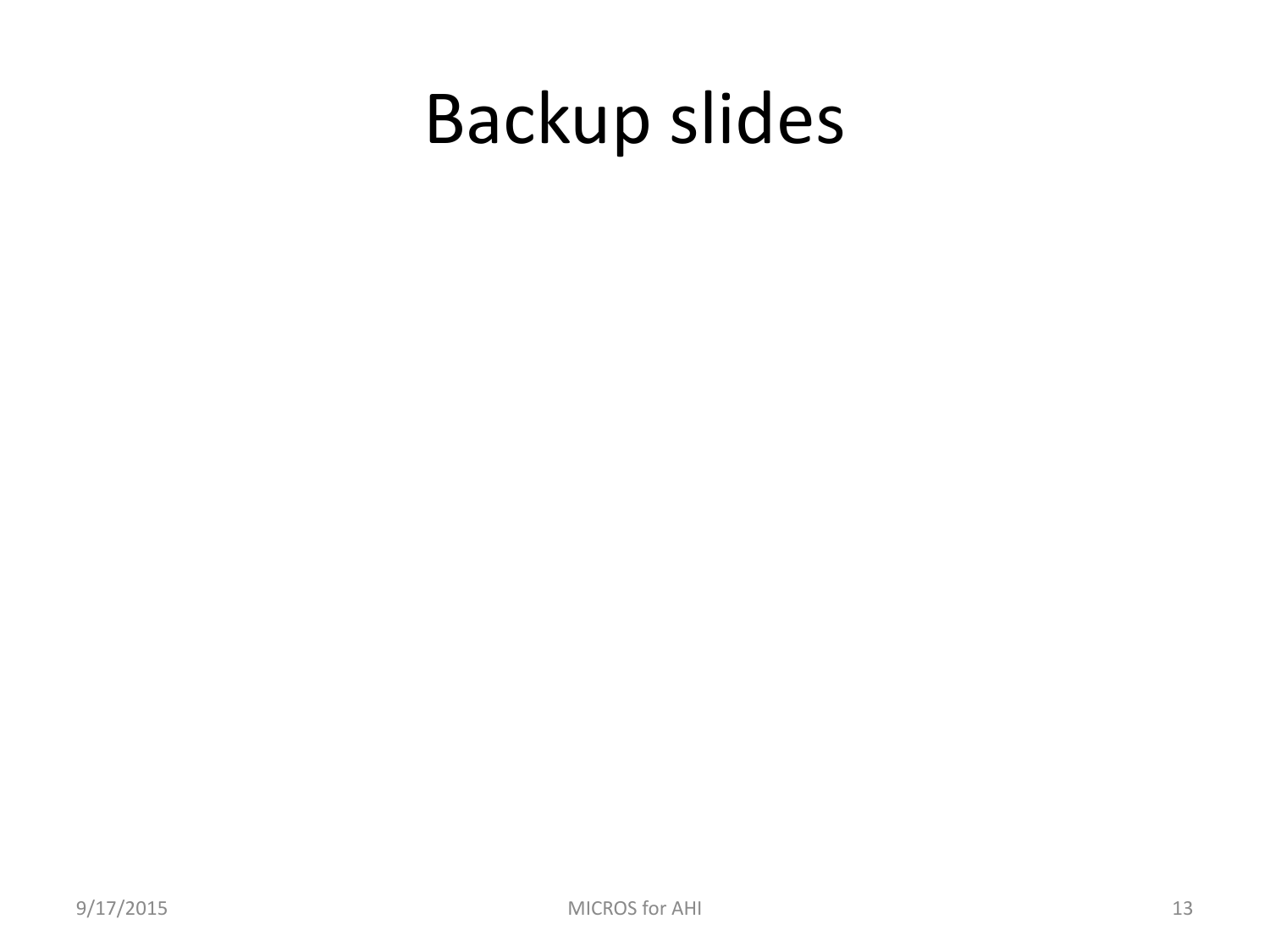#### **M-O Biases at 3.9, 11.2 and 12.2 µm (Day)**



9/17/2015 MICROS for AHI **14**